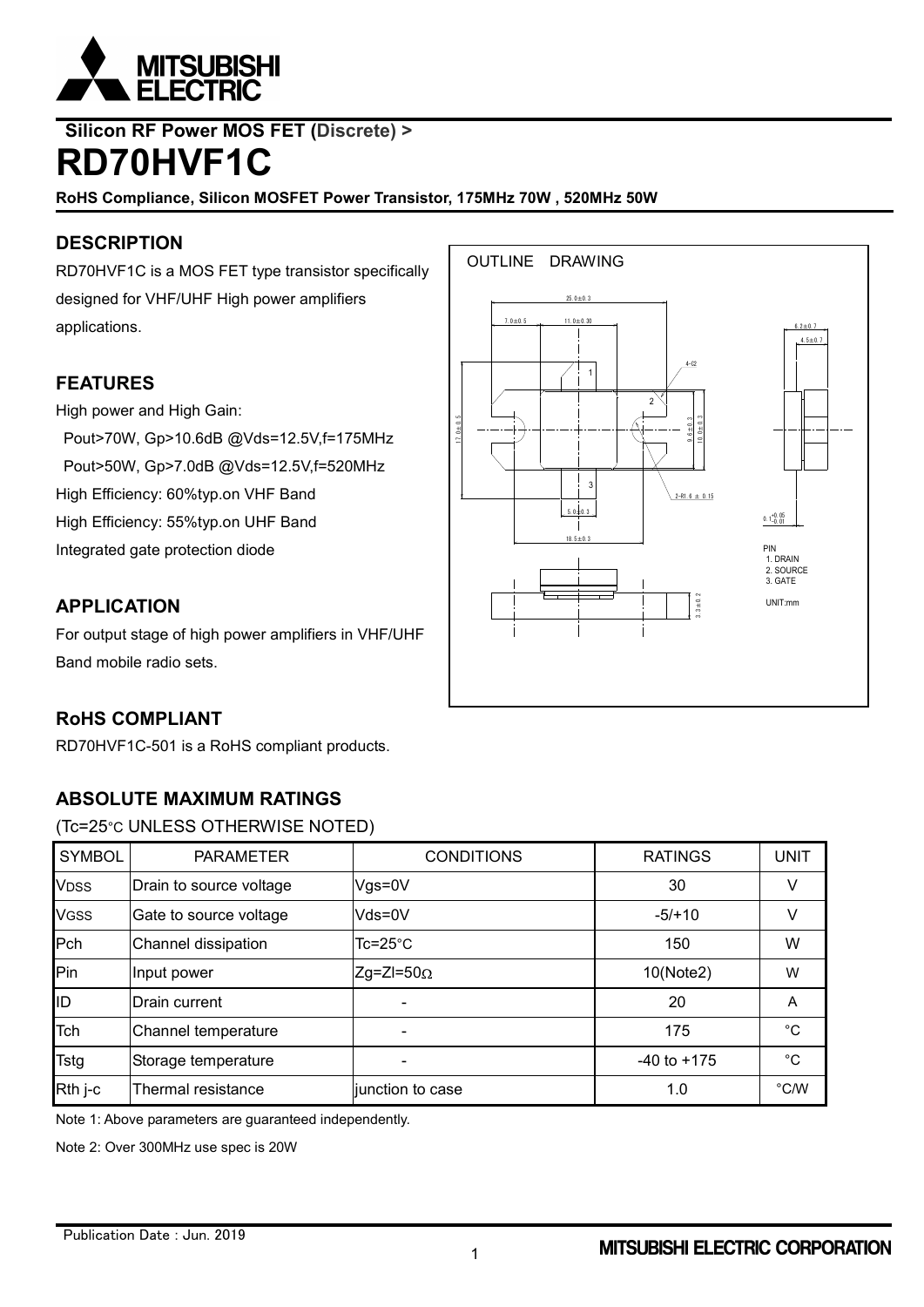**RoHS Compliance, Silicon MOSFET Power Transistor, 175MHz 70W , 520MHz 50W**

### **ELECTRICAL CHARACTERISTICS** (Tc=25°C , UNLESS OTHERWISE NOTED)

| <b>SYMBOL</b>         | <b>PARAMETER</b>                                    | <b>CONDITIONS</b>                     | <b>LIMITS</b> |            |                | <b>UNIT</b> |
|-----------------------|-----------------------------------------------------|---------------------------------------|---------------|------------|----------------|-------------|
|                       |                                                     |                                       | <b>MIN</b>    | <b>TYP</b> | MAX.           |             |
| <b>IDSS</b>           | Zero gate voltage drain current Vds=17V, VGS=0V     |                                       |               |            | 300            | uA          |
| <b>IGSS</b>           | Gate to source leak current                         | Vgs=10V, VDS=0V                       |               |            | 5              | uA          |
| <b>V<sub>TH</sub></b> | Gate threshold voltage                              | Vds=12V, IDS=1mA                      | 1.6           | 2.0        | 2.4            | V           |
| Pout                  | Output power                                        | f=175MHz ,Vds=12.5V                   | 70            | 75         |                | W           |
| nD                    | Drain efficiency                                    | Pin=4W, Idq=2.0A                      | 55            | 60         | $\blacksquare$ | $\%$        |
| Pout                  | Output power                                        | f=520MHz, Vds=12.5V                   | 50            | 55         |                | W           |
| nD                    | Drain efficiency                                    | Pin=10W, Idq=2.0A                     | 50            | 55         |                | $\%$        |
|                       | Load VSWR tolerance<br>Vds=15.2V,Po=70W(PinControl) |                                       | No destroy    |            |                |             |
|                       |                                                     | $f=175$ MHz, Idq=2.0A, Zg=50 $\Omega$ |               |            |                |             |
|                       | Load VSWR=20:1(All phase)                           |                                       |               |            |                |             |
|                       | Load VSWR tolerance                                 | Vds=15.2V,Po=50W(PinControl)          | No destroy    |            |                |             |
|                       |                                                     | $f=520$ MHz,Idq=2.0A,Zg=50 $\Omega$   |               |            |                |             |
|                       |                                                     | Load VSWR=20:1(All phase)             |               |            |                |             |

Note : Above parameters , ratings , limits and conditions are subject to change.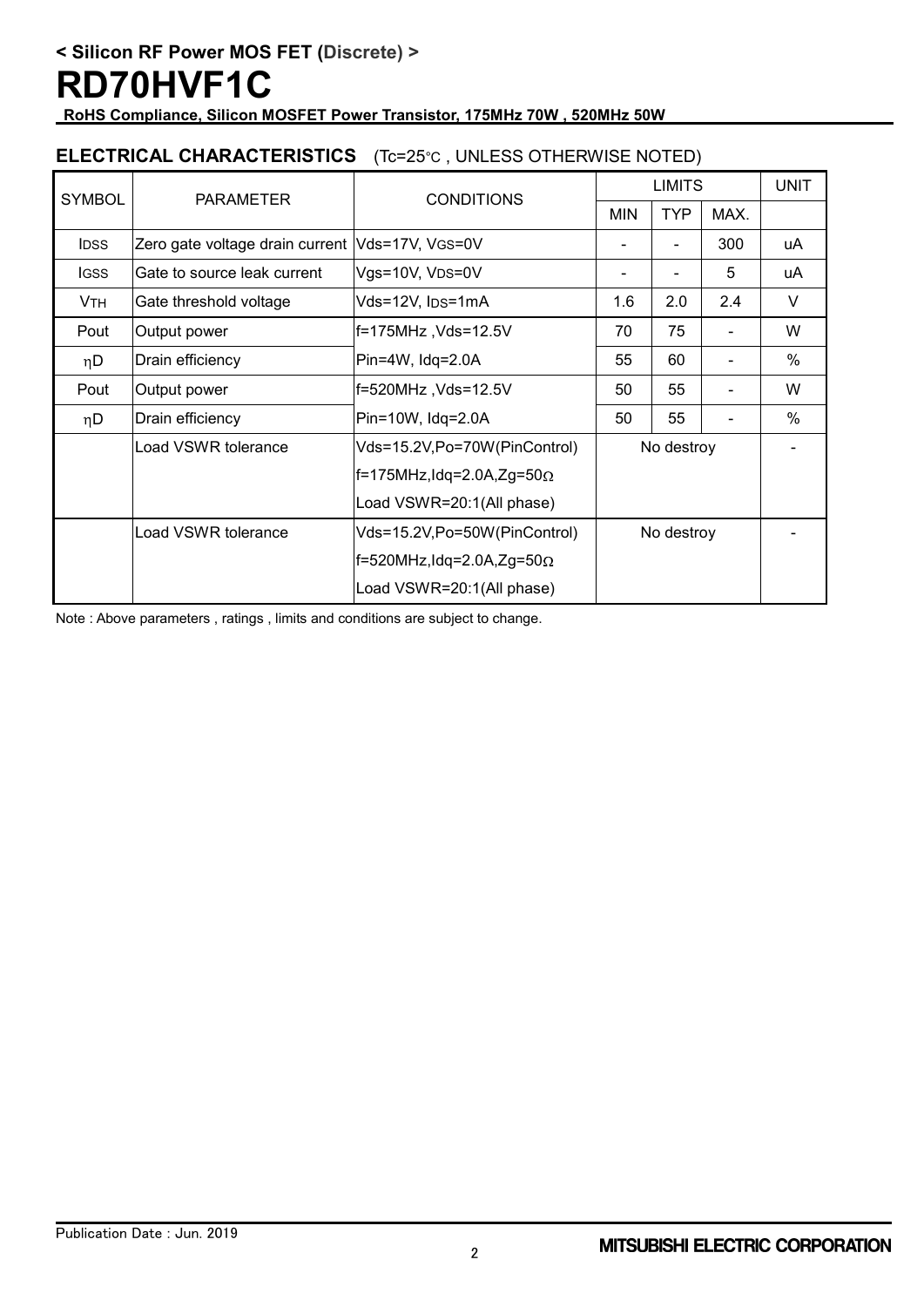**< Silicon RF Power MOS FET (Discrete) > RD70HVF1C RoHS Compliance, Silicon MOSFET Power Transistor, 175MHz 70W , 520MHz 50W**

### **TYPICAL CHARACTERISTICS**



 $\overline{0}$ 2 4 6 8 0.0 0.5 1.0 1.5 2.0 2.5 3.0 3.5 4.0 Ids(A) Vgs(V) **Vgs-Ids CHARACTERISTICS**  $Ta=+25^\circ$  C Vds=10V

**Vds-Ids CHARACTERISTICS**



**Vds vs. Coss CHARACTERISTICS**



**Vds vs. Ciss CHARACTERISTICS**





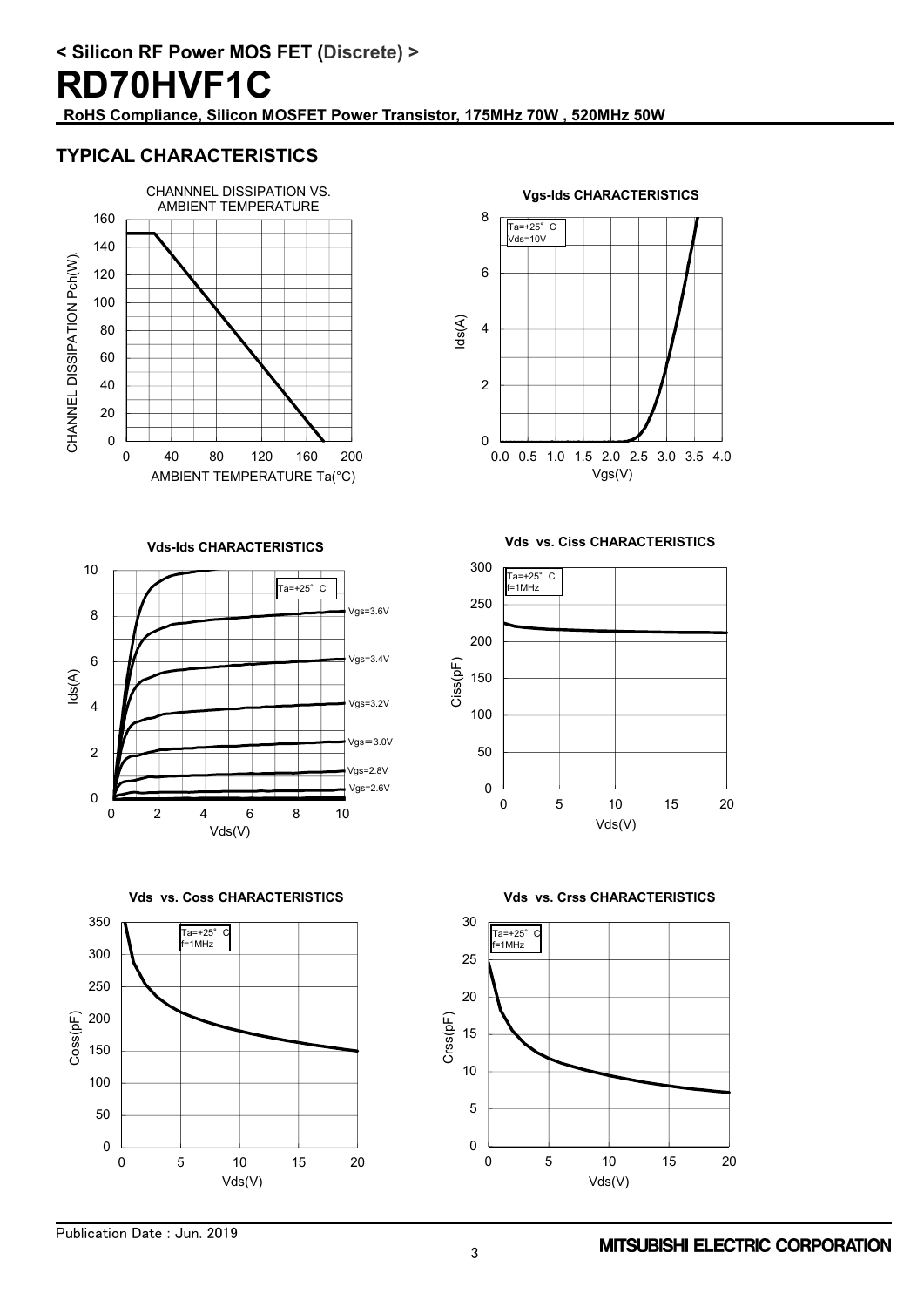# **RD70HVF1C**

**RoHS Compliance, Silicon MOSFET Power Transistor, 175MHz 70W , 520MHz 50W**

### **TYPICAL CHARACTERISTICS**

#### **Pin-Po CHARACTERISTICS @f=175MHz**



**Pin-Po CHARACTERISTICS @f=175MHz**



**Pin-Po CHARACTERISTICS @f=520MHz**



**Pin-Po CHARACTERISTICS @f=520MHz**



**Vds-Po CHARACTERISTICS @f=175MHz**





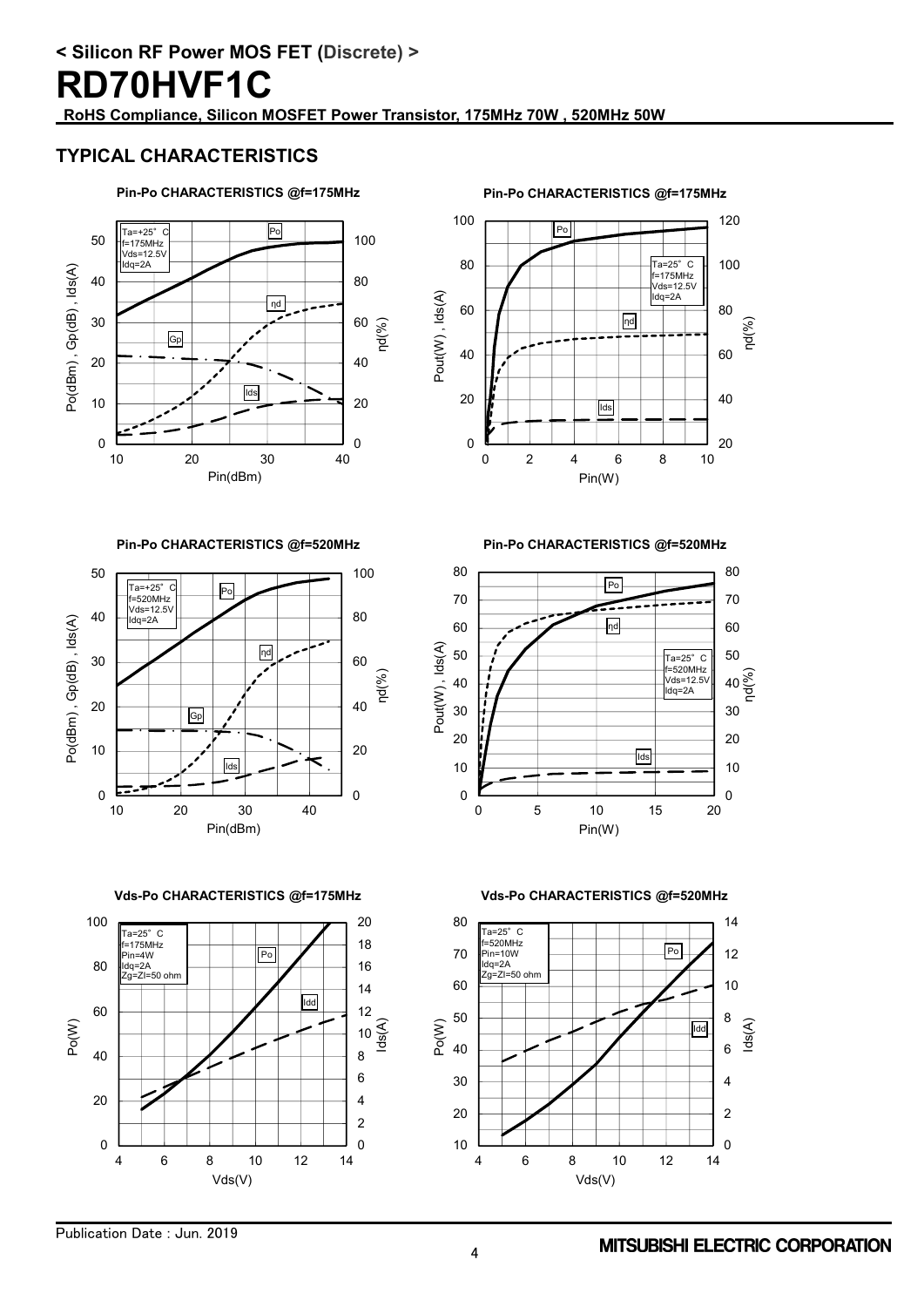**RoHS Compliance, Silicon MOSFET Power Transistor, 175MHz 70W , 520MHz 50W**

# **TEST CIRCUIT(f=175MHz)**



- L1 : 5Turns,I.D2.2mm,D0.8mm enamele wire L2 : 3Turns,I.D2.2mm,D0.8mm enamele wire
- L3 : 5Turns,I.D6mm,D1.6mm, enamele wire
- L4 : 6Turns, I.D6mm,D1.6mm, enamele wire

Dimensions : mm

Note : Board material PTFE substrate micro strip line width=4.2mm/50Ω,er=2.7,t=1.6mm

LTML : Linear tapered micro strip line width=14mm/4.2mm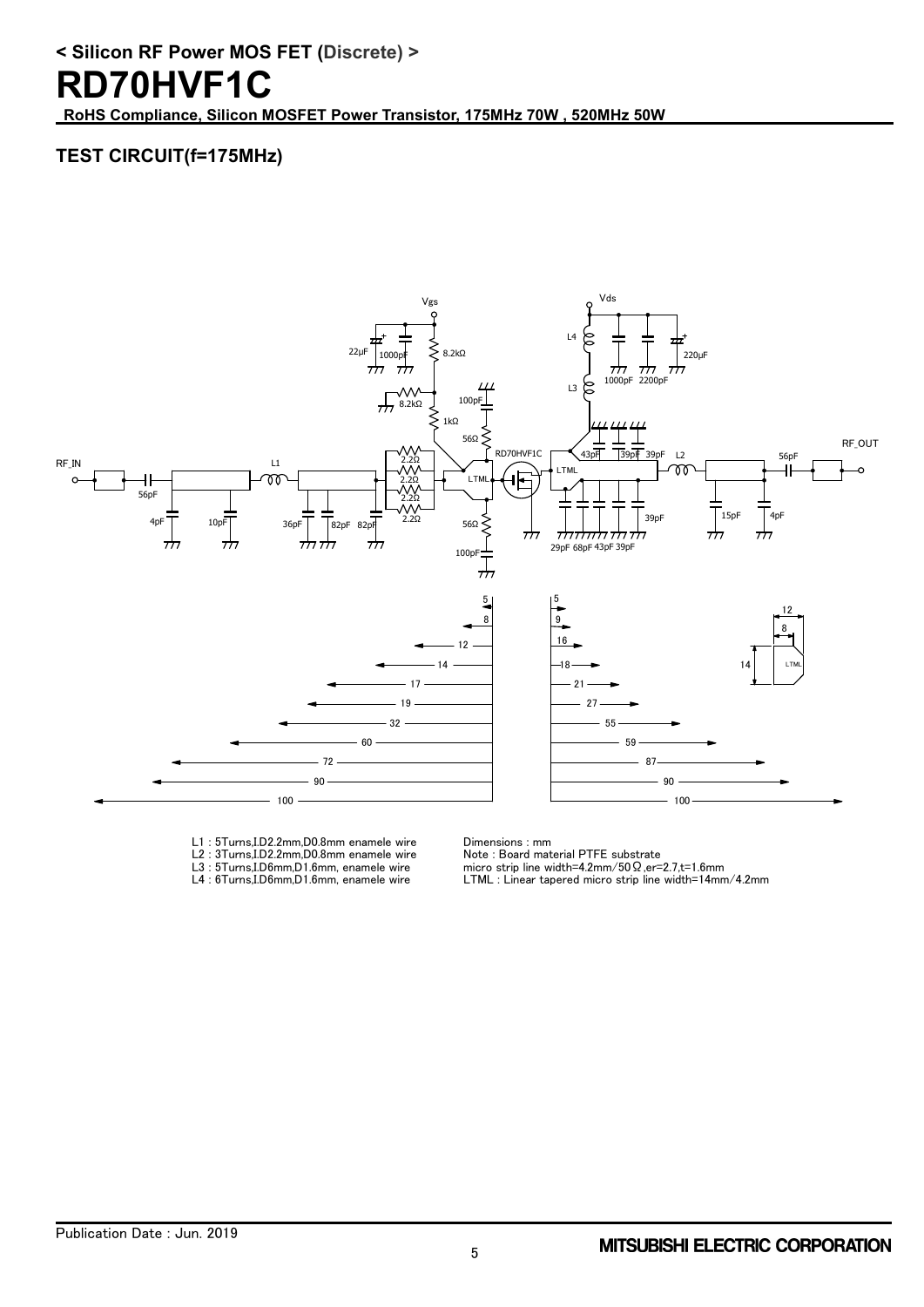# **RD70HVF1C**

**RoHS Compliance, Silicon MOSFET Power Transistor, 175MHz 70W , 520MHz 50W**

# **TEST CIRCUIT(f=520MHz)**



- L1 : 4Turns,I.D6mm,D1.6mm, enamele wire
- L2 : 2Turns, I.D6mm, D1.6mm, enamele wire L3 : 4Turns,I.D6mm,D1.6mm, enamele wire

Dimensions : mm

Note : Board material PTFE substrate

micro strip line width=4.2mm/50Ω,er=2.7,t=1.6mm

LTML : Linear tapered micro strip line width=14mm/4.2mm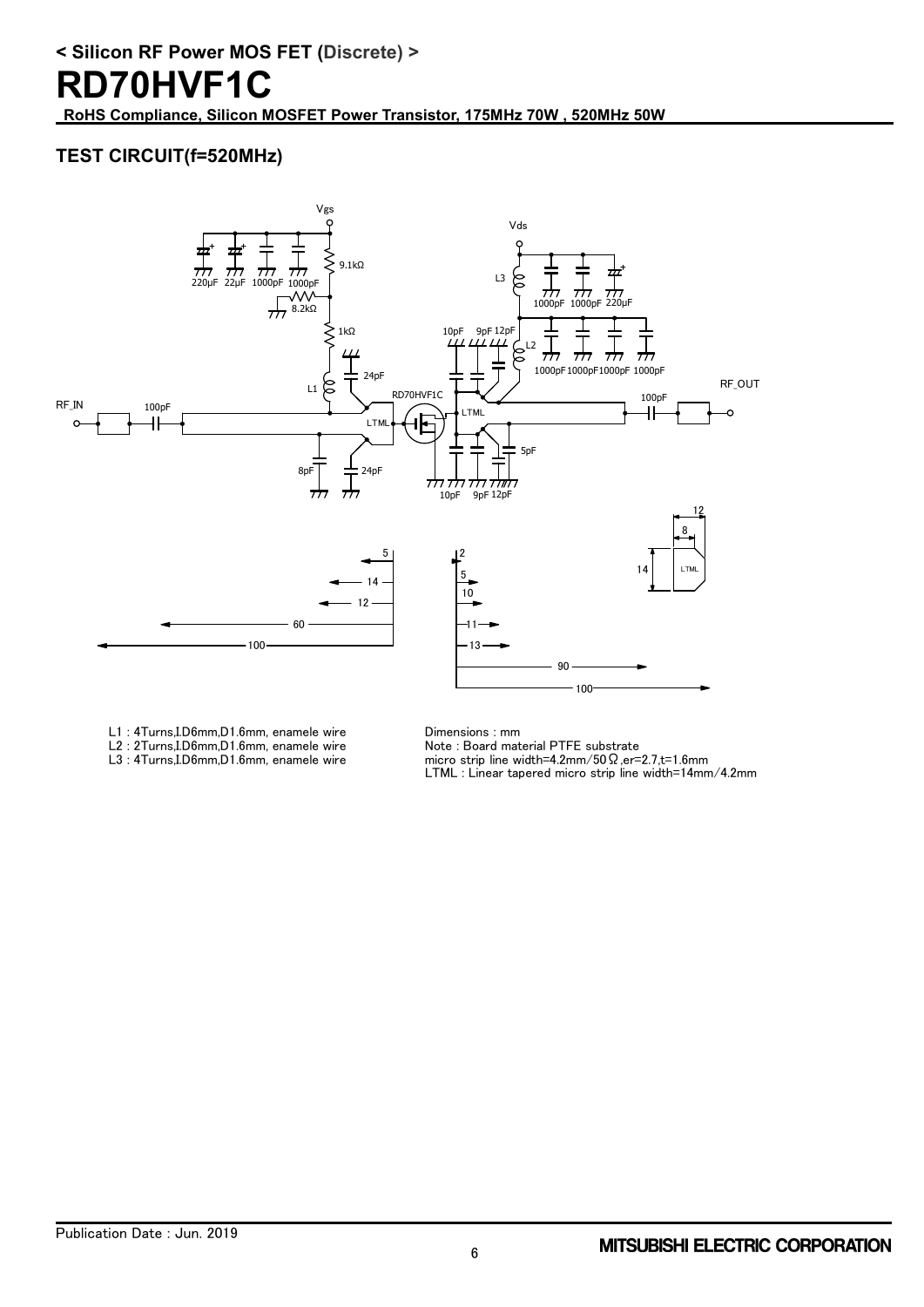# **RD70HVF1C**

**RoHS Compliance, Silicon MOSFET Power Transistor, 175MHz 70W , 520MHz 50W**

### **INPUT/OUTPUT IMPEDANCE VS. FREQUENCY CHARACTERISTICS**



Zin , Zout

|       | Zin            | Zout           | Conditions                |
|-------|----------------|----------------|---------------------------|
| (MHz) | Ω              | Ω              |                           |
| 175   | $2.05 + j2.00$ | $0.88 + j0.69$ | Po=80W, Vds=12.5V, Pin=4W |



Zin , Zout

|       | Zin            | Zout           | Conditions                 |
|-------|----------------|----------------|----------------------------|
| (MHz) | Ω)             | Ω              |                            |
| 520   | $0.53 + j0.63$ | $1.21 + j0.52$ | Po=55W, Vds=12.5V, Pin=10W |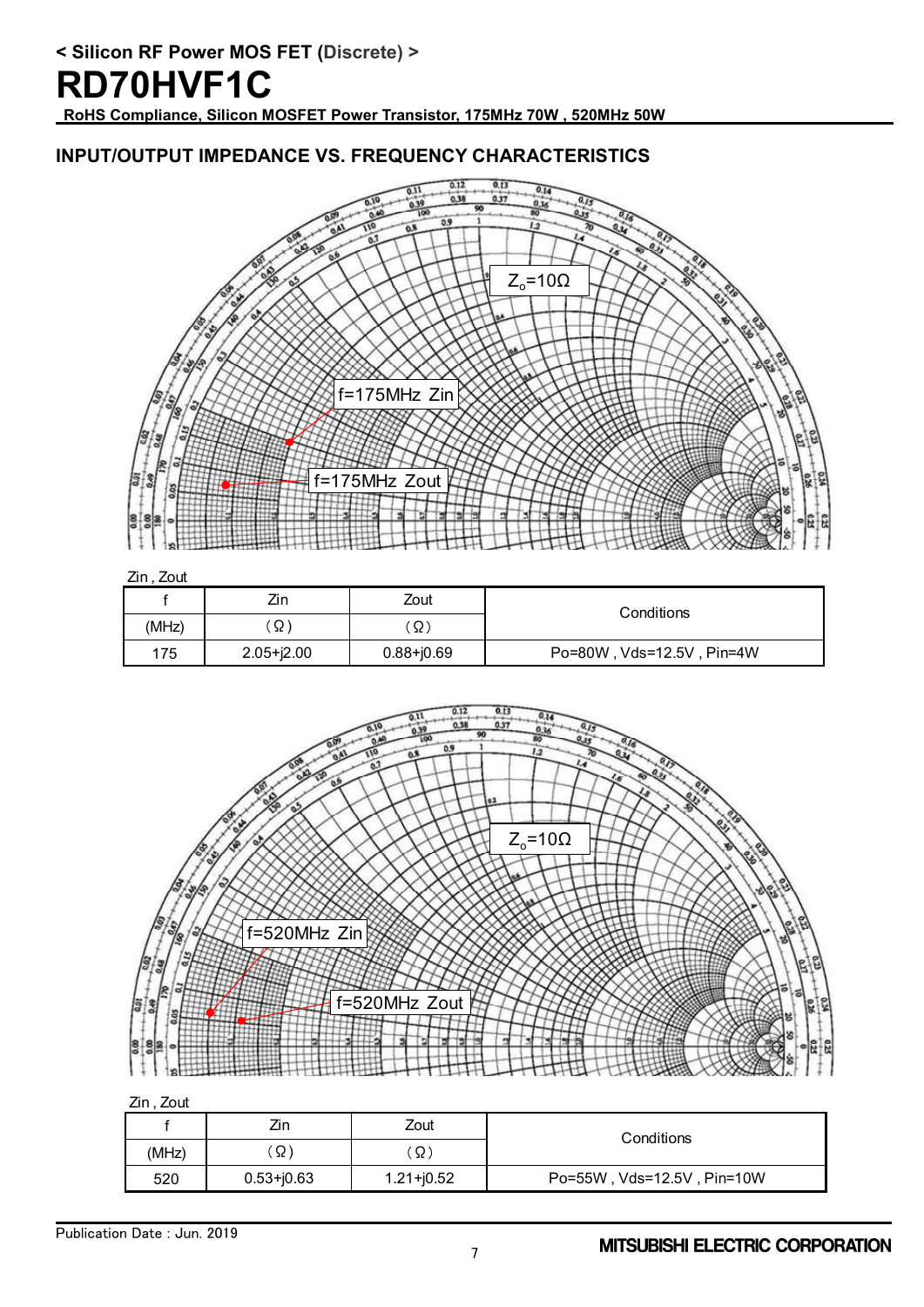#### Freq. [MHz] | (mag) | (ang) | (mag) | (ang) | (mag) | (ang) | (mag) | (ang) 0.893 -174.4 10.252 80.0 0.007 -4.9 0.855 -176.2 100 | 0.901 | -176.7 | 4.850 | 67.3 | 0.006 | -11.7 | 0.868 | -176.7 0.913 -177.6 2.982 57.0 0.005 -15.2 0.888 -176.8 175 | 0.918 | -178.0 | 2.423 | 52.2 | 0.005 | -15.4 | 0.895 | -176.9 0.923 -178.4 2.032 48.2 0.004 -14.6 0.904 -177.2 0.933 -179.2 1.472 41.1 0.003 -8.9 0.920 -177.8 0.940 180.0 1.115 35.3 0.003 4.9 0.931 -178.7 0.946 179.1 0.871 30.4 0.002 21.9 0.941 -179.2 0.951 178.3 0.698 26.2 0.003 43.4 0.949 179.8 0.954 177.6 0.572 22.4 0.003 57.1 0.954 179.2 0.957 176.9 0.481 19.7 0.004 65.8 0.961 178.4 0.959 176.5 0.448 18.6 0.004 68.1 0.962 178.1 0.960 176.0 0.405 17.0 0.004 72.1 0.962 177.7 0.963 175.3 0.347 14.3 0.005 74.2 0.968 176.9 0.965 174.5 0.301 12.1 0.006 76.4 0.968 176.2 0.967 173.8 0.265 10.3 0.007 77.7 0.973 175.6 0.968 173.0 0.239 8.2 0.007 78.7 0.973 174.8 0.970 172.3 0.213 6.4 0.008 79.5 0.976 174.2 0.971 171.6 0.190 4.7 0.009 79.3 0.975 173.5 900 | 0.972 | 170.7 | 0.175 | 3.0 | 0.010 | 79.5 | 0.976 | 173.0 0.973 170.0 0.155 2.3 0.011 78.9 0.975 172.4 0.975 169.1 0.138 0.7 0.012 78.2 0.977 171.8 S11 | S21 | S12 | S22

### RD70HVF1 S-PARAMETER DATA (@Vdd=12.5V, Id=1.0A)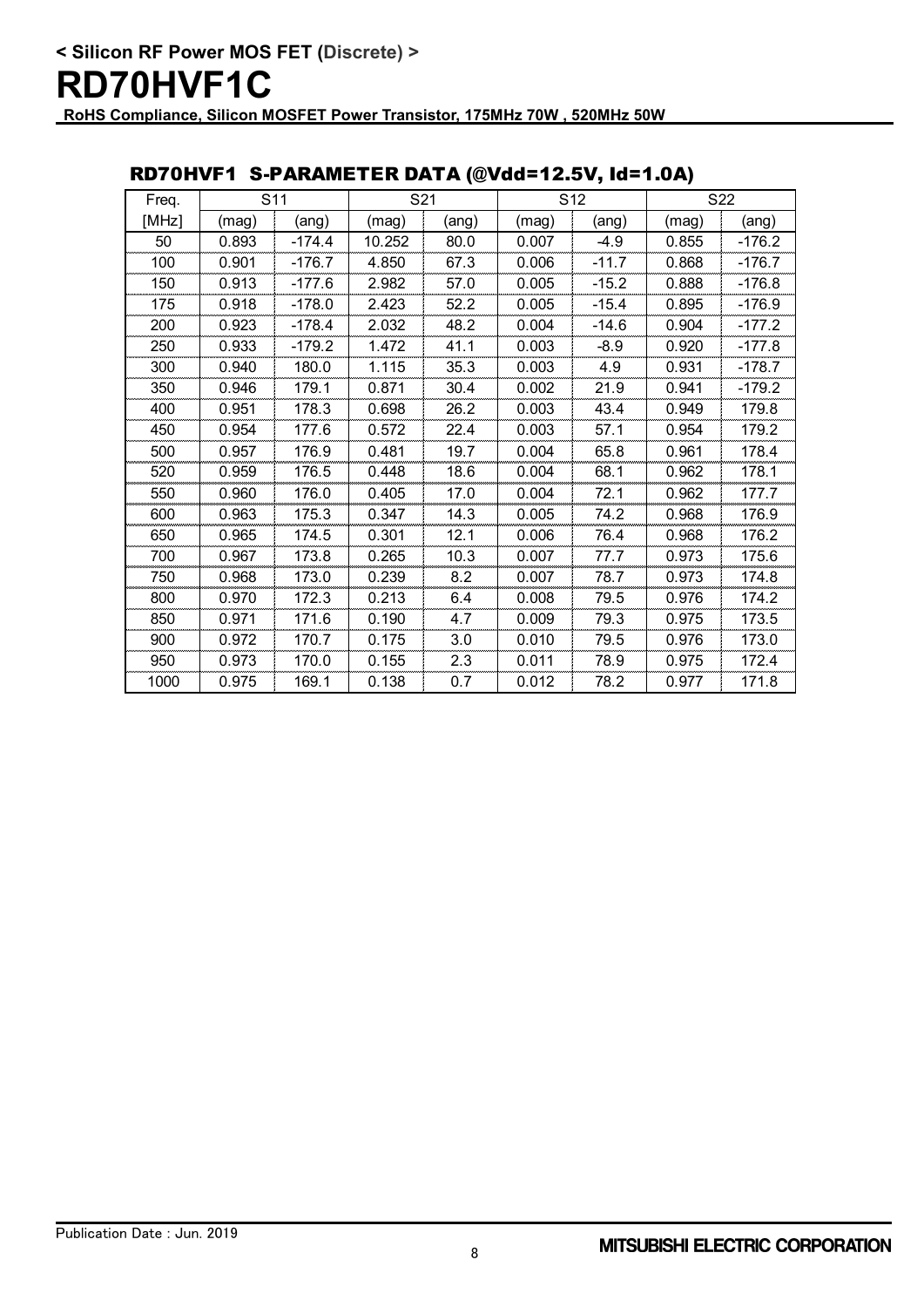#### **ATTENTION:**

- 1.High Temperature ; This product might have a heat generation while operation,Please take notice that have a possibility to receive a burn to touch the operating product directly or touch the product until cold after switch off. At the near the product,do not place the combustible material that have possibilities to arise the fire.
- 2.Generation of High Frequency Power ; This product generate a high frequency power. Please take notice that do not leakage the unnecessary electric wave and use this products without cause damage for human and property per normal operation.
- 3.Before use; Before use the product,Please design the equipment in consideration of the risk for human and electric wave obstacle for equipment.

#### **PRECAUTIONS FOR THE USE OF MITSUBISHI SILICON RF POWER DEVICES:**

- 1. The specifications of mention are not guarantee values in this data sheet. Please confirm additional details regarding operation of these products from the formal specification sheet. For copies of the formal specification sheets, please contact one of our sales offices.
- 2.RA series products (RF power amplifier modules) and RD series products (RF power transistors) are designed for consumer mobile communication terminals and were not specifically designed for use in other applications. In particular, while these products are highly reliable for their designed purpose, they are not manufactured under a quality assurance testing protocol that is sufficient to guarantee the level of reliability typically deemed necessary for critical communications elements and In the application, which is base station applications and fixed station applications that operate with long term continuous transmission and a higher on-off frequency during transmitting, please consider the derating, the redundancy system, appropriate setting of the maintain period and others as needed. For the reliability report which is described about predicted operating life time of Mitsubishi Silicon RF Products , please contact Mitsubishi Electric Corporation or an authorized Mitsubishi Semiconductor product distributor.
- 3. RD series products use MOSFET semiconductor technology. They are sensitive to ESD voltage therefore appropriate ESD precautions are required.
- 4. In the case of use in below than recommended frequency, there is possibility to occur that the device is deteriorated or destroyed due to the RF-swing exceed the breakdown voltage.
- 5. In order to maximize reliability of the equipment, it is better to keep the devices temperature low. It is recommended to utilize a sufficient sized heat-sink in conjunction with other cooling methods as needed (fan, etc.) to keep the channel temperature for RD series products lower than 120deg/C(in case of Tchmax=150deg/C) ,140deg/C(in case of Tchmax=175deg/C) under standard conditions.
- 6. Do not use the device at the exceeded the maximum rating condition. In case of plastic molded devices, the exceeded maximum rating condition may cause blowout, smoldering or catch fire of the molding resin due to extreme short current flow between the drain and the source of the device. These results causes in fire or injury.
- 7. For specific precautions regarding assembly of these products into the equipment, please refer to the supplementary items in the specification sheet.
- 8. Warranty for the product is void if the products protective cap (lid) is removed or if the product is modified in any way from it's original form.
- 9. For additional "Safety first" in your circuit design and notes regarding the materials, please refer the last page of this data sheet.